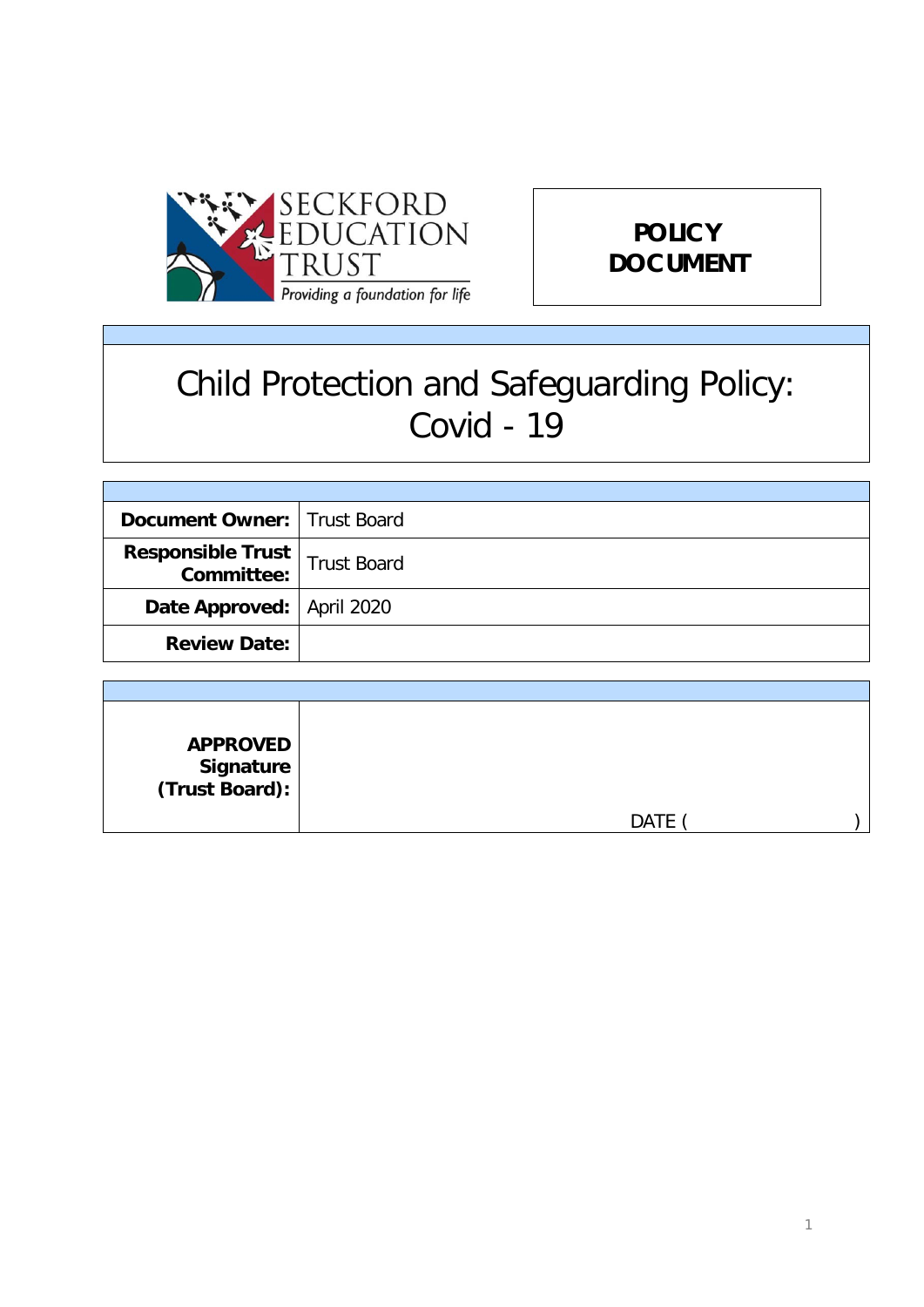#### 1. Context

From 20th March 2020 parents were asked to keep their children at home, wherever possible, and for schools to remain open only for those children of workers critical to the COVID-19 response - who absolutely need to attend.

This addendum of the Seckford Education Trust Safeguarding, and Child Protection policy contains details of our individual safeguarding arrangements during this time.

#### 2. Key Contacts

| <b>SET School</b> | Designated      | Phone       | Email                                  |
|-------------------|-----------------|-------------|----------------------------------------|
|                   | Safequarding    |             |                                        |
|                   | Lead            |             |                                        |
| <b>Beccles</b>    | Shona Power     | 07739752397 | spower@seckfordeducation.org.uk        |
| Ixworth           | Henry           |             | HPophamCooper@seckfordeducation.org.uk |
|                   | Popham-         |             |                                        |
|                   | Cooper          |             |                                        |
| Saxmundham        | Sarah           | 07739752391 | smarsden@seckfordeducation.org.uk      |
|                   | Marsden         |             |                                        |
| Causton           | Helen           | 07713093692 | hbrunning@maidstoneandcauston.org      |
| <b>Juniors</b>    | <b>Brunning</b> |             |                                        |
| Maidstone         | Helen           | 07713093692 | hbrunning@maidstoneandcauston.org      |
| <b>Infants</b>    | <b>Brunning</b> |             |                                        |

# 3. Vulnerable Children

Vulnerable children include those who have a social worker and those children and young people up to the age of 25 with education, health and care (EHC) plans. Those who have a social worker include children who have a Child Protection Plan and those who are looked after by the Local Authority. A child may also be deemed to be vulnerable if they have been assessed as being in need or otherwise meet the definition in section 17 of the Children Act 1989.

Those with an EHC plan will be risk-assessed in consultation with the Local Authority and parents, to decide whether they need to continue to be offered a school or college place in order to meet their needs, or whether they can safely have their needs met at home. This could include, if necessary, carers, therapists or clinicians visiting the home to provide any essential services. Many children and young people with EHC plans can safely remain at home.

Eligibility for free school meals in and of itself should not be the determining factor in assessing vulnerability.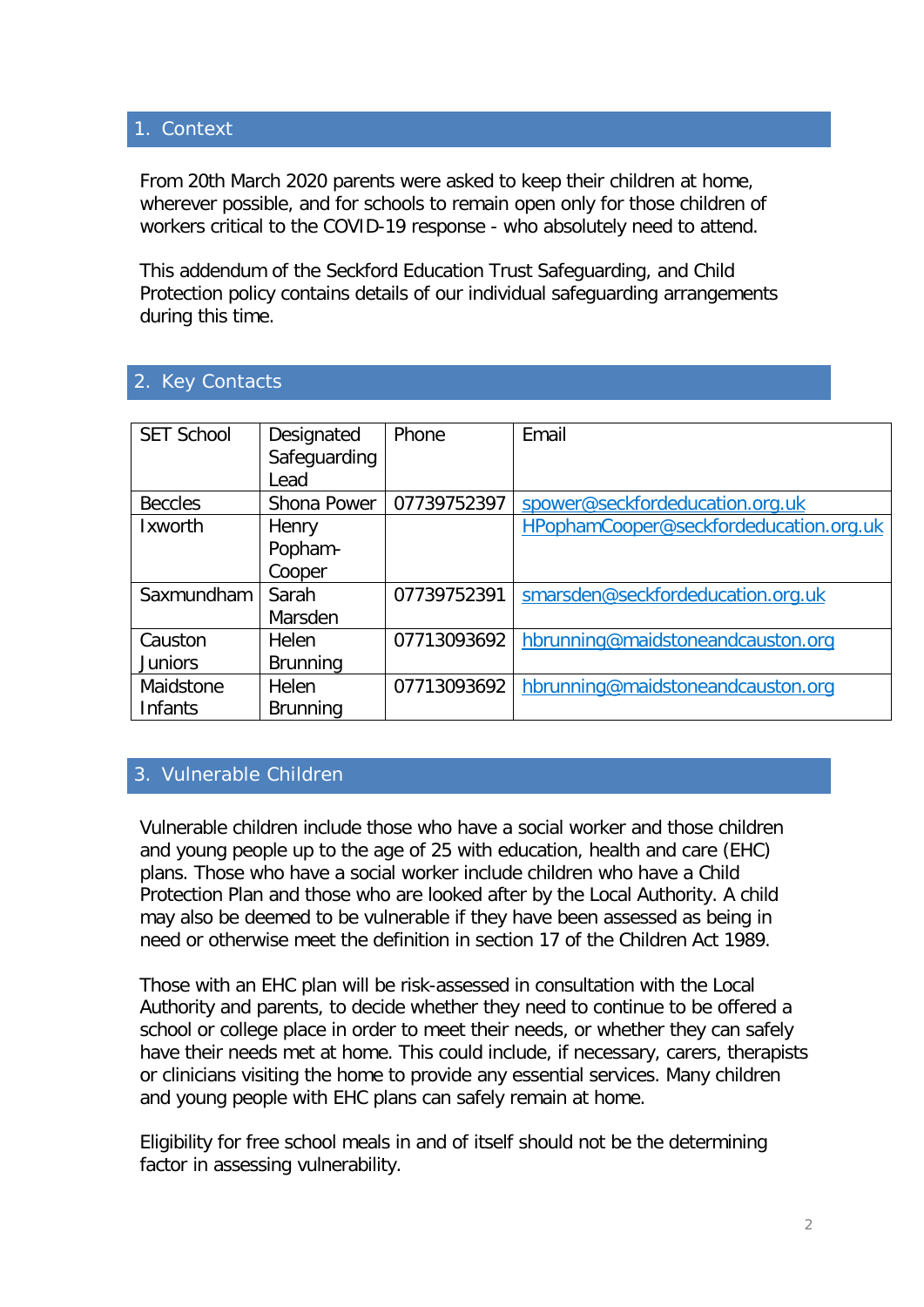Senior Leaders, especially the Designated Safeguarding Lead (and Assistant Designated Safeguarding Lead) know who our most vulnerable children are. They have the flexibility to offer a place to those on the edge of receiving children's social care support.

All Seckford Education Trust schools will continue to work with and support children's social workers to help protect vulnerable children. This includes working with and supporting children's social workers and the local authority virtual school head (VSH) for looked-after and previously looked-after children. The lead person for this will be the named person above for each school.

There is an expectation that vulnerable children who have a social worker will attend an education setting, so long as they do not have underlying health conditions that put them at risk. In circumstances where a parent does not want to bring their child to an education setting, and their child is considered vulnerable, the social worker and school name will explore the reasons for this directly with the parent. Where parents are concerned about the risk of the child contracting COVID-19, school or the social worker will talk through these anxieties with the parent/carer following the advice set out by Public Health England.

All Seckford Education Trust schools will liaise with parents or carers of our vulnerable children and young people to ensure that they continue to be aware of the offer that remains open to them. Where a vulnerable child does not take up their place at school, or discontinues, the school will notify their social worker.

#### 4. Designated Safeguarding Lead

There will be a Designated Safeguarding Lead (DSL) or Assistant Designated Safeguarding Lead (ADSL) available during school hours every day. They are contactable on the details at the start of the policy.

Where there is a safeguarding issue on school site either the DSL or an ADSL will be available to travel into school to deal with the issue.

It is important that all school staff and volunteers have access to a trained DSL (or ADSL). Staff on site will be made aware of that person is and how to speak to them.

The DSL will continue to engage with social workers, and attend all multi-agency meetings, which can be done remotely.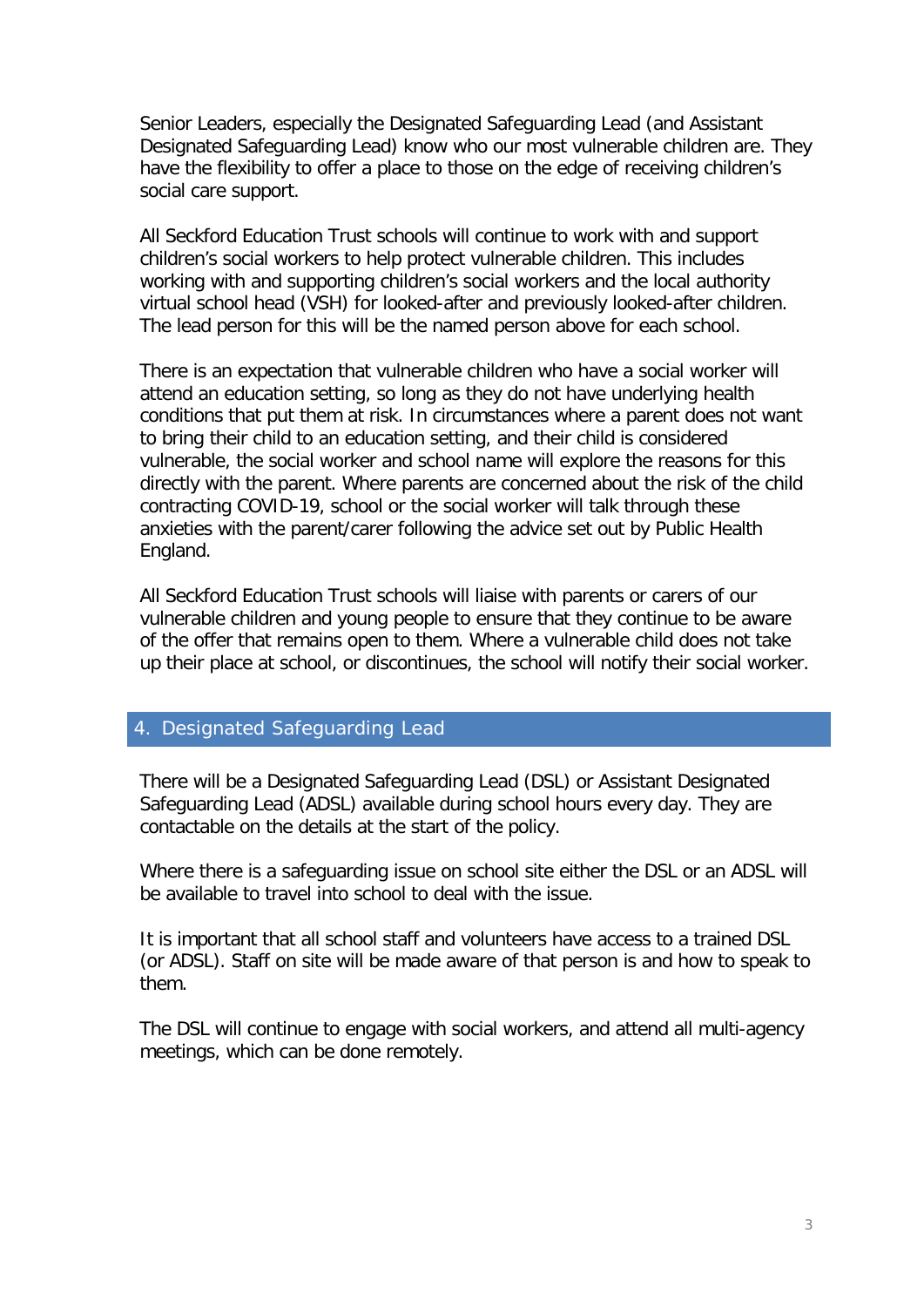# 5. Reporting a Concern

Staff in school should be informed of the current reporting process if that differs to the normal way of working. This information should be shared regularly with staff to ensure that they are up to date and informed of the process.

Staff are reminded of the need to report any concern immediately and without delay.

# 6. Safeguarding Training and Induction

DSL training is very unlikely to take place whilst there remains a threat of the COVID-19 virus. For the period COVID-19 measures are in place, a DSL (or deputy) who has been trained will continue to be classed as a trained DSL (or deputy) even if they miss their refresher training.

All existing school staff have had safeguarding training and have read Part 1 of Keeping Children Safe in Education (2019). The DSL should communicate with staff any new local arrangements, so they know what to do if they are worried about a child.

Where new staff are recruited, or new volunteers join one of our educational settings, they will continue to be provided with a safeguarding induction.

If staff are deployed from another education or children's workforce setting to our school, we will take into account the DfE supplementary guidance on safeguarding children during the COVID-19 pandemic and will accept portability as long as the current employer confirms in writing that:-

• the individual has been subject to an enhanced DBS and children's barred list check

• there are no known concerns about the individual's suitability to work with children

• there is no ongoing disciplinary investigation relating to that individual

For movement within the Trust, schools should seek assurance from the Seckford Education Trust HR Manager that the member of staff has received appropriate safeguarding training. Upon arrival, they will be given a copy of the receiving setting's child protection policy, confirmation of local processes and confirmation of DSL arrangements.

#### 7. Safer recruitment/volunteers and movement of staff

It remains essential that people who are unsuitable are not allowed to enter the children's workforce or gain access to children. When recruiting new staff,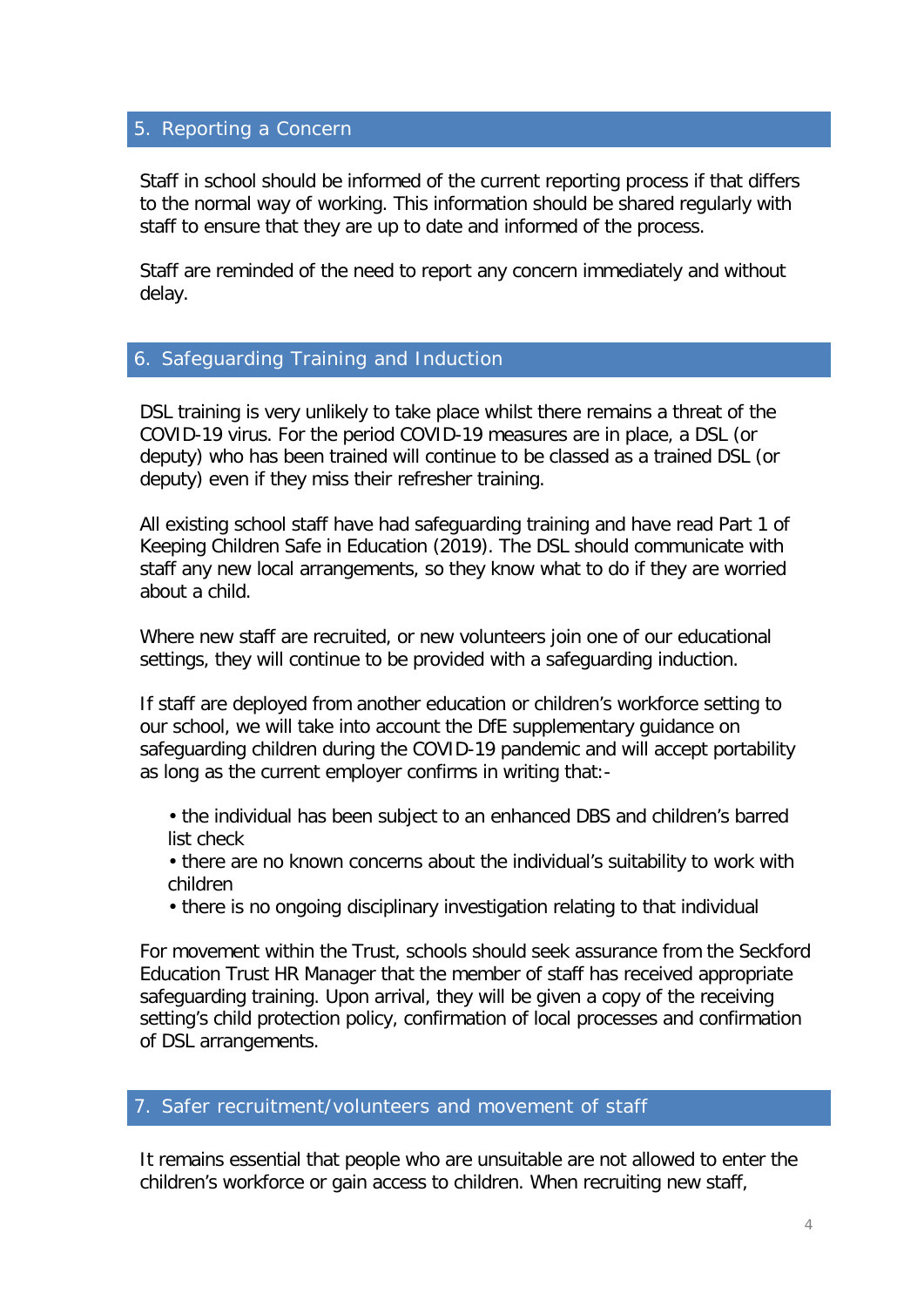Seckford Education Trust will continue to follow the relevant safer recruitment processes for their setting, including, as appropriate, relevant sections in part 3 of Keeping Children Safe in Education (2019) (KCSIE).

In response to COVID-19, the Disclosure and Barring Service (DBS) has made changes to its guidance on standard and enhanced DBS ID checking to minimise the need for face-to-face contact. Where Seckford Education Trust are utilising volunteers, we will continue to follow the checking and risk assessment process as set out in paragraphs 167 to 172 of KCSIE. Under no circumstances will a volunteer who has not been checked be left unsupervised or allowed to work in regulated activity.

Seckford Education Trust will continue to follow the legal duty to refer to the DBS anyone who has harmed or poses a risk of harm to a child or vulnerable adult. Full details can be found at paragraph 163 of KCSIE.

We will continue to consider and make referrals to the Teaching Regulation Agency (TRA) as per paragraph 166 of KCSIE and the TRA's 'Teacher Misconduct Advice' for making a referral. During the COVID-19 period all referrals should be made by emailing: Misconduct.Teacher@education.gov.uk

Whilst acknowledging the challenge of the current national emergency, it is essential from a safeguarding perspective that any school is aware, on any given day, which staff/volunteers will be in the school or college, and that appropriate checks have been carried out, especially for anyone engaging in regulated activity. As such, all schools within the Trust will continue to keep the single central record (SCR) up to date as outlined in paragraphs 148 to 156 in KCSIE.

# 8. Children and online safety away from School

It is important that all staff who interact with children, including online, continue to look out for signs a child may be at risk. Any such concerns should be dealt with as per the Child Protection Policy and where appropriate referrals should still be made to children's social care and as required, the police by the DSL or ADSL within the school setting.

Online teaching should follow the same principles as set out in the Trust's code of conduct. Seckford Education Trust will ensure any use of online learning tools and systems is in line with privacy and data protection/GDPR requirements. Below are some things to consider when delivering virtual lessons, especially where webcams are involved:

- No 1:1s, groups only
- Staff and children must wear suitable clothing, as should anyone else in the household.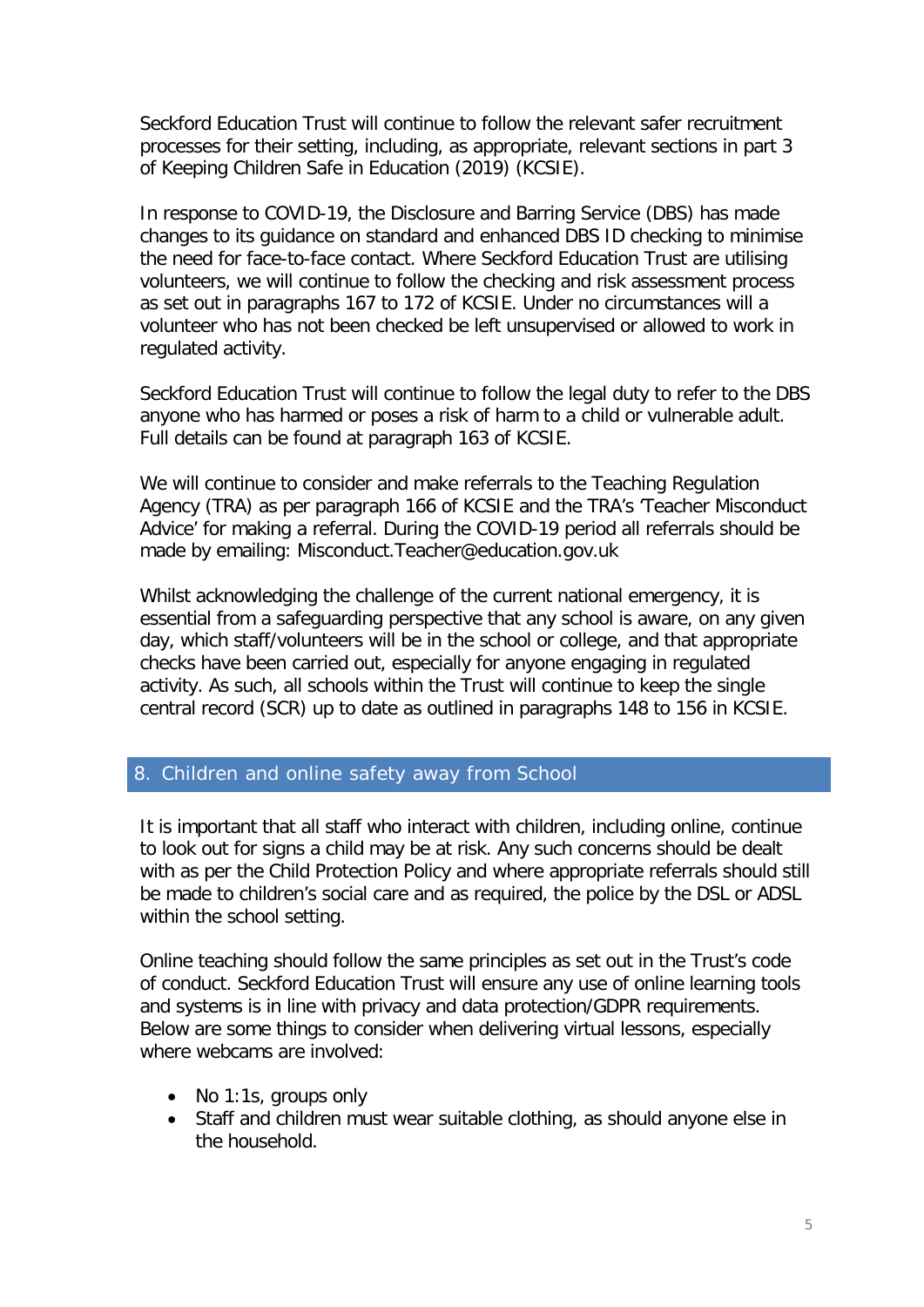- Any computers used should be in appropriate areas, for example, not in bedrooms; and the background should be blurred.
- The live class should be recorded so that if any issues were to arise, the video can be reviewed.
- Live classes should be kept to a reasonable length of time, or the streaming may prevent the family 'getting on' with their day.
- Language must be professional and appropriate, including any family members in the background.
- Staff must only use platforms provided by Seckford Education Trust to communicate with pupils
- Staff should record, the length, time, date and attendance of any sessions held.

# 9. Supporting children not in School

Seckford Education Trust is committed to ensuring the safety and wellbeing of all its Children and Young people. Where the DSL has identified a child to be on the edge of social care support, or who would normally receive pastoral-type support in school, they should ensure that a robust communication plan is in place for that child or young person. This will be arranged and led in each school by the Designated Safeguarding Lead who will work with the pastoral team and form tutors to ensure that this communication takes place and is logged.

Details of this plan must be recorded electronically, as should a record of contact that has been made. The communication plans can include; remote contact, phone contact, door-step visits. Other individualised contact methods should be considered and recorded. Seckford Education Trust schools and their DSL's will work closely with all stakeholders to maximise the effectiveness of any communication plan. This plan must be reviewed regularly (at least once a fortnight) and where concerns arise, the DSL will consider any referrals as appropriate. This plan should be available to share with Headteachers, Heads of School and the Trust systems leadership Safeguarding Lead and should be checked by these persons.

The school will share safeguarding messages on its website and social media pages as well as through the bulletins.

We recognise that school is a protective factor for children and young people, and the current circumstances, can affect the mental health of pupils and their parents/carers. Teachers at school name need to be aware of this in setting expectations of pupils' work where they are at home. As a Trust we will ensure that where we care for children of critical workers and vulnerable children on site, we ensure appropriate support is in place for them.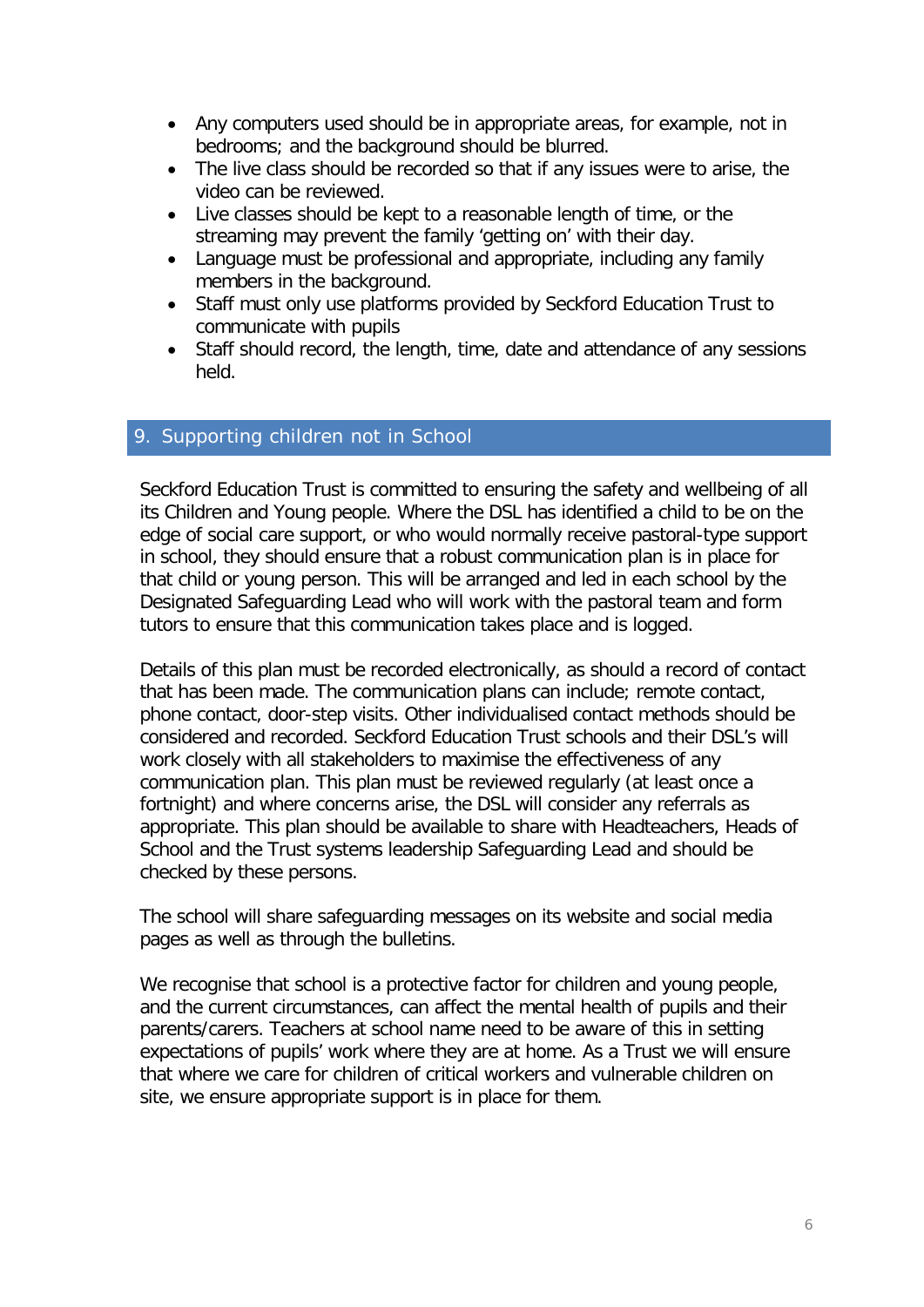# 10. Supporting children in School

Seckford Education Trust is committed to ensuring the safety and wellbeing of all its students. Each school will continue to be a safe space for children to attend and flourish.

The Headteacher or Head of School will ensure that appropriate staff are on site and staff to pupil ratio numbers are appropriate, to maximise safety.

Schools within the Trust will refer to the Government guidance for education and childcare settings on how to implement social distancing and continue to follow the advice from Public Health England on handwashing and other measures to limit the risk of spread of COVID-19. We will ensure that where we care for children of critical workers and vulnerable children on site, we ensure appropriate support is in place for them.

#### 11. Peer on Peer Abuse

Seckford Education Trust recognises that during the closure a revised process may be required for managing any report of such abuse and supporting victims. Where a school receives a report of peer on peer abuse, they will follow the principles as set out in part 5 of KCSIE and of those outlined within of the Child Protection Policy. The School will listen and work with the young person, parents/carers and any multiagency partner required to ensure the safety and security of that young person. Concerns and actions must be recorded in line with the Trust's safeguarding recording process.

# 12. Complaints and Compliance

Any complaints about this policy from outside the Trust should be made in accordance with the Trust's Complaints Policy. Any other complaints should be brought to the attention of the Chair of the Trust Leadership Group in the first instance.

Complaints that are in the public interest and relate to suspected malpractice may be appropriate to raise under the Trust's Whistleblowing Policy.

The Trust will review this policy annually and ensure that practice across the Trust and all Schools is in line with this policy. Any review will take into account the most up-to-date legislation and statutory guidance.